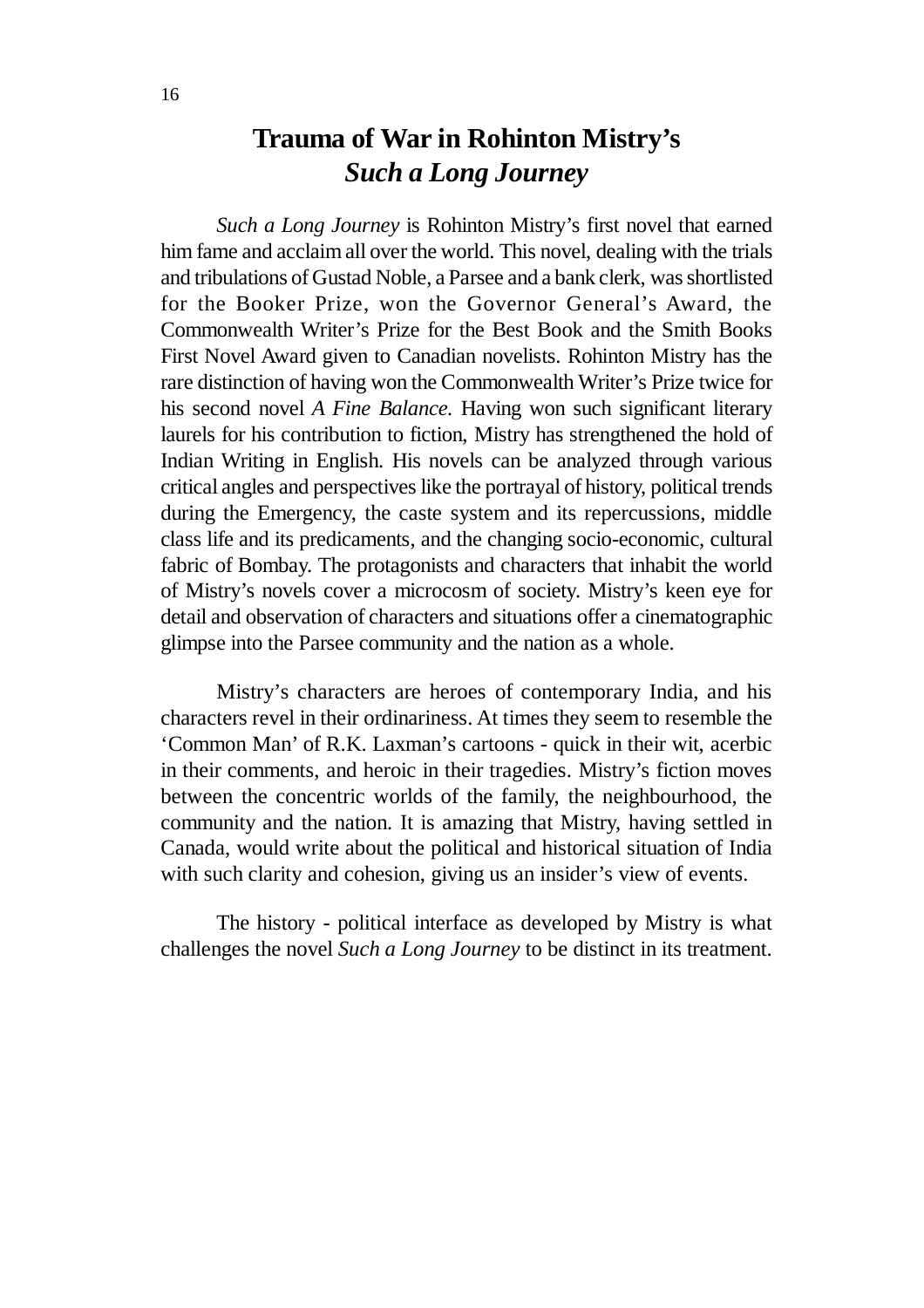Unlike other Indian literature that were published in the aftermath of Partition, Mistry is concerned with the politics that emerged after Independence. Gustad Noble, a bank clerk going about the humdrum of his life, finds himself pulled into the vortex of emotions and political maneouvering over which he has little control. *Such a Long Journey* is ultimately a novel that describes middle class life in contemporary India. The problem with Gustad is that his happiness is derived from and centered on people who are important to him and who desert him as well. As a result he appears to be quite miserable, although he does give into occasional flights of fancy and happiness. Gustad, in the course of the novel, gives in to aspirations and expectations from two important characters in the novel namely Sohrab, his son and Major Billimoria. Gustad has high expectations from Sohrab to crack the IIT, the mecca of education, and when Sohrab does crack the examination, Gustad is highly elated. He makes a big fuss about it much to the consternation of Sohrab who wants to pursue Arts and is least interested in the IIT.

The other important character in the novel is Major Jimmy Billimoria who is like a friend, philosopher and guide to Gustad, but who suddenly disappears without any indication. Gustad feels cheated but is unable to shake the good moments shared with the Major. Through the character and backdrop of Major Billimoria, Mistry is able to project the political history interface and the trauma of war that haunts the Major and Gustad. *Such a Long Journey* is set against the background of war in the Indian subcontinent and the birth of Bangladesh. The novel reflects how war and political circumstances have deeply affected the routine of the common man's life.

War produces inexplicable situations. Along with bitterly fighting enemies with military prowess, the civilian also suffers the realities of war. The trauma of war can be quite far reaching and disastrous in the long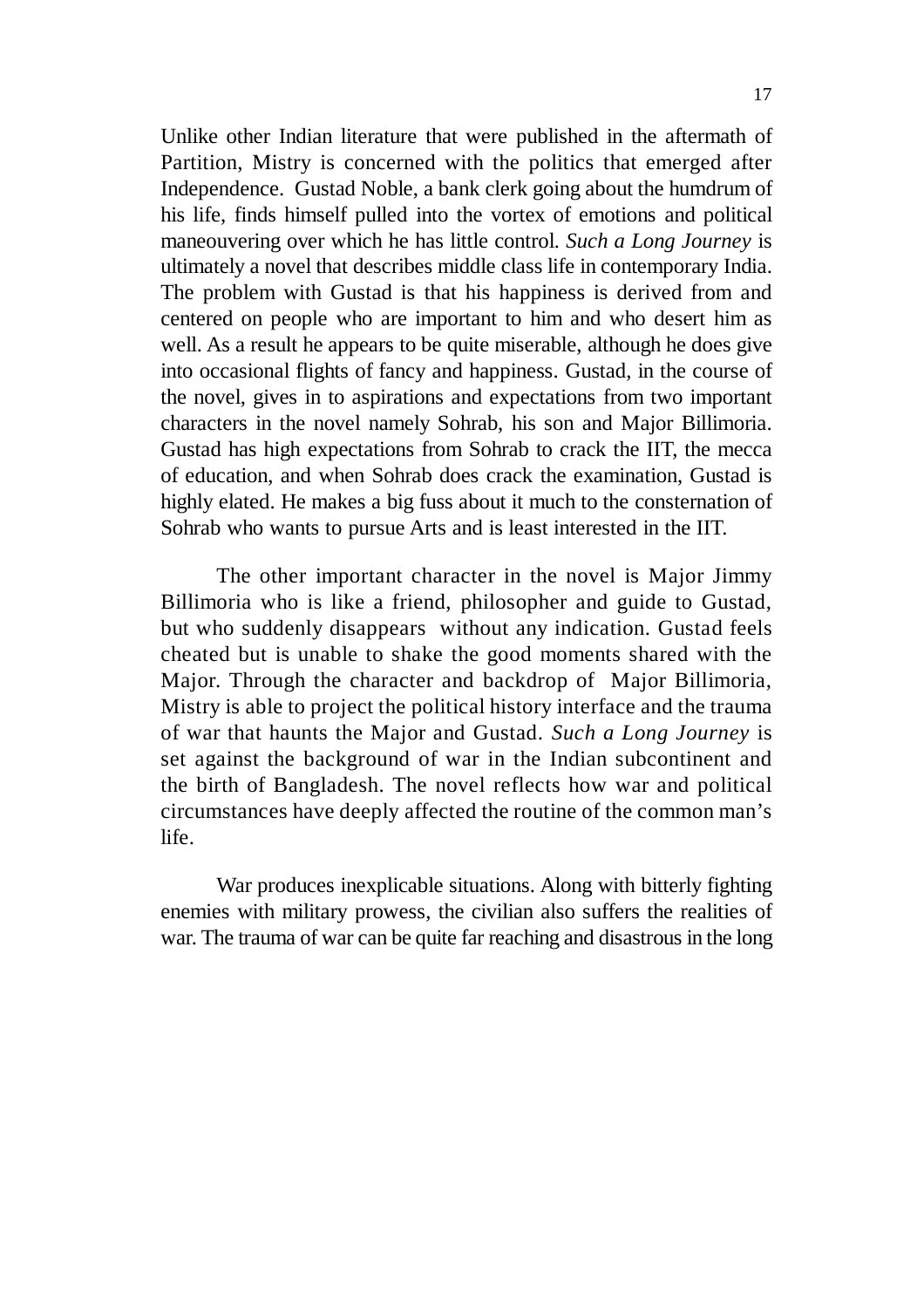run. Several psychological studies have discussed the implication of Post Traumatic Stress Disorder in soldiers and veterans participating in wars such as the Second World War, the Vietnam War and so on. Major Billimoria is also under extreme duress for having to carry out extremely dangerous and volatile operations that eventually eat up his life. Mistry describes the effect of war on the Noble household: "The room was dark like the others in the flat, with blackout paper taped over the glass panes of the windows and ventilators. Gustad had put it up nine years ago, the year of war with China…" (Nistry 9). Mistry further describes how the Chinese soldiers invaded India in hordes, and the residents of Khodadad building donated various items to the army. Dilnavaz, Gustad's wife appears to be irritated by the black paper and nags him to remove it. But it comes as a handy relief when three years later Pakistan decides to get a piece of Kashmir and blackout was declared once again. Mistry describes the paraphernalia associated with war in many places in the novel:

The air-raid siren started its keening lament as Gustad got off the bus at Flora Fountain. Like some gigantic bird of mourning in the skies above the city, circling, diving and wheeling, it drowned the traffic noises…For several weeks the threnodic siren had been wailing every morning at exactly ten o' clock: a full three minute warning, followed by the monotonic all-clear. There had never been any official announcement, so the public assumed that in preparation for war with Pakistan, the government was checking to see if the air-raid sirens were working in order. (Mistry 143)

At a later point in the novel, Mistry describes the infiltration by Pakistani soldiers into India by bombing air fields across India.

The wars discussed in the novel affect the lives of the middle class in the country very seriously. The fate of the family is yoked to that of the community and the country. The war with China was a tough time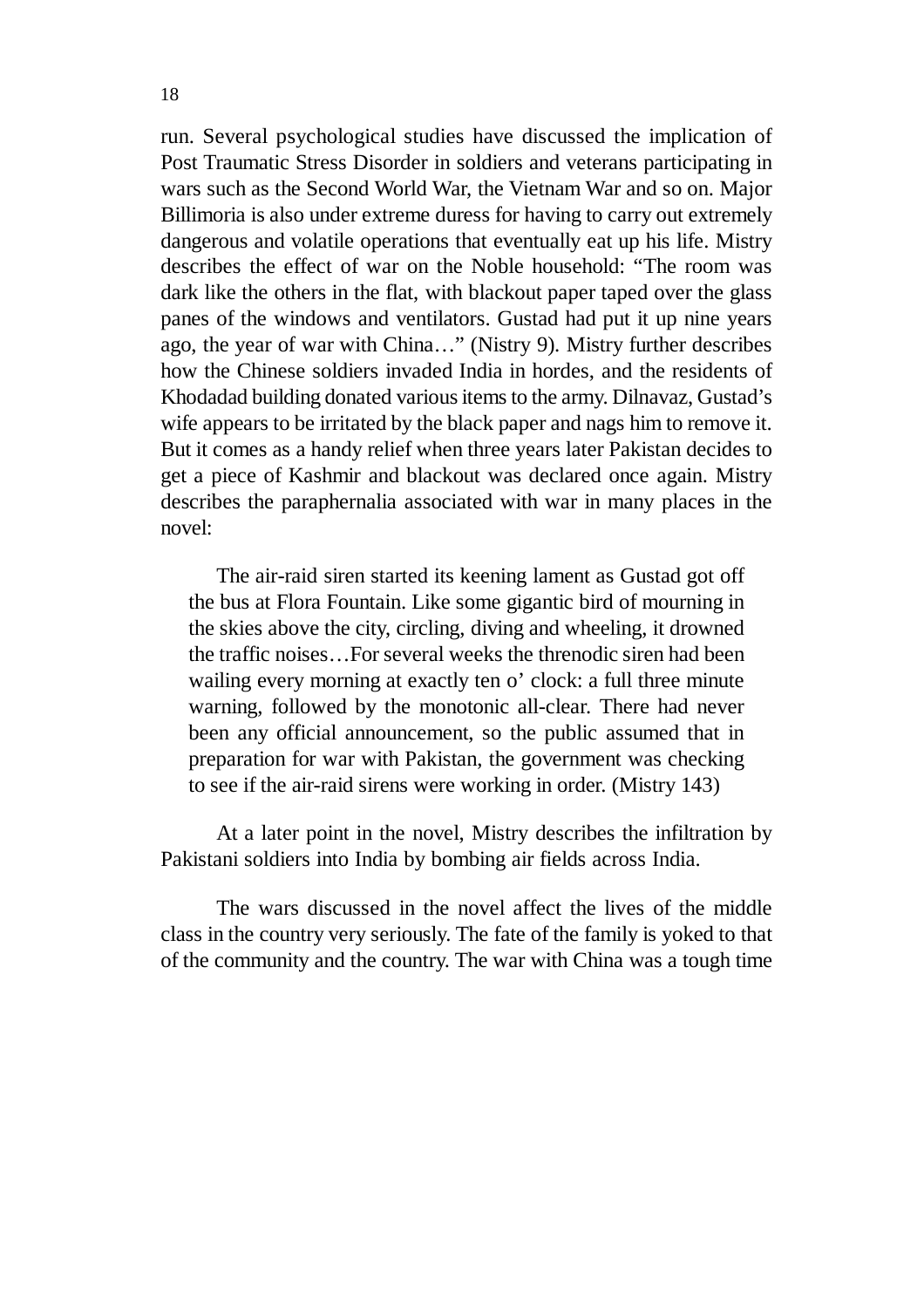for Gustad and the nation. Gustad met with an accident while saving his elder son Sohrab. Nehru's trust in the Chinese was betrayed. The donations given by the common man for the army were mishandled describing rampant corruption.

Mistry touches upon a poignant topic that is of the friendship between Jimmy Billimoria and Gustad Noble. It is a friendship that has witnessed many ups and downs, trials and various recourses. Gustad has a fondness for Major Billimoria and has shared many wonderful moments with him. Major Billimoria too has a great camaraderie with Gustad and his family especially his children. Gustad always gives the example of uprightness exhibited by the Major to his children. Gustad's second son, Darius is especially fond of the Major, and dreams of becoming like him some day. Unfortunately, due to a certain political turn of events and the onset of the Indo- Pak war, Major Billimoria has to leave suddenly to join the RAW much to the disappointment of Gustad. This is how the Major is introduced in the novel: "The last name made Gustad shake his head. That bloody Billimoria. After the shameless way he behaved, he had a nerve, writing now to ask for a favour, as though nothing had happened. He could wait till his dying day for a reply…." (Mistry 6)

Mistry projects Major Billimoria as the representative of war and also presents first hand information about the brutality of war through Jimmy in *Such a Long Journey*. Jimmy was a hero for Gustad's children and a loving brother to Gustad: "…Jimmy Billimoria had been more than just a neighbor. At the very least, he had been like a loving brother. Almost one of family, a second father to the children…" (*Mistry* 14). The Major would regale the children with stories of the Indo – Pak war of 1948 in which Kashmir was saved and India emerged victorious in this battle. After the manner in which Major Billimoria had to leave Khodadad Building, Dilnavaz reassures Gustad about the motive behind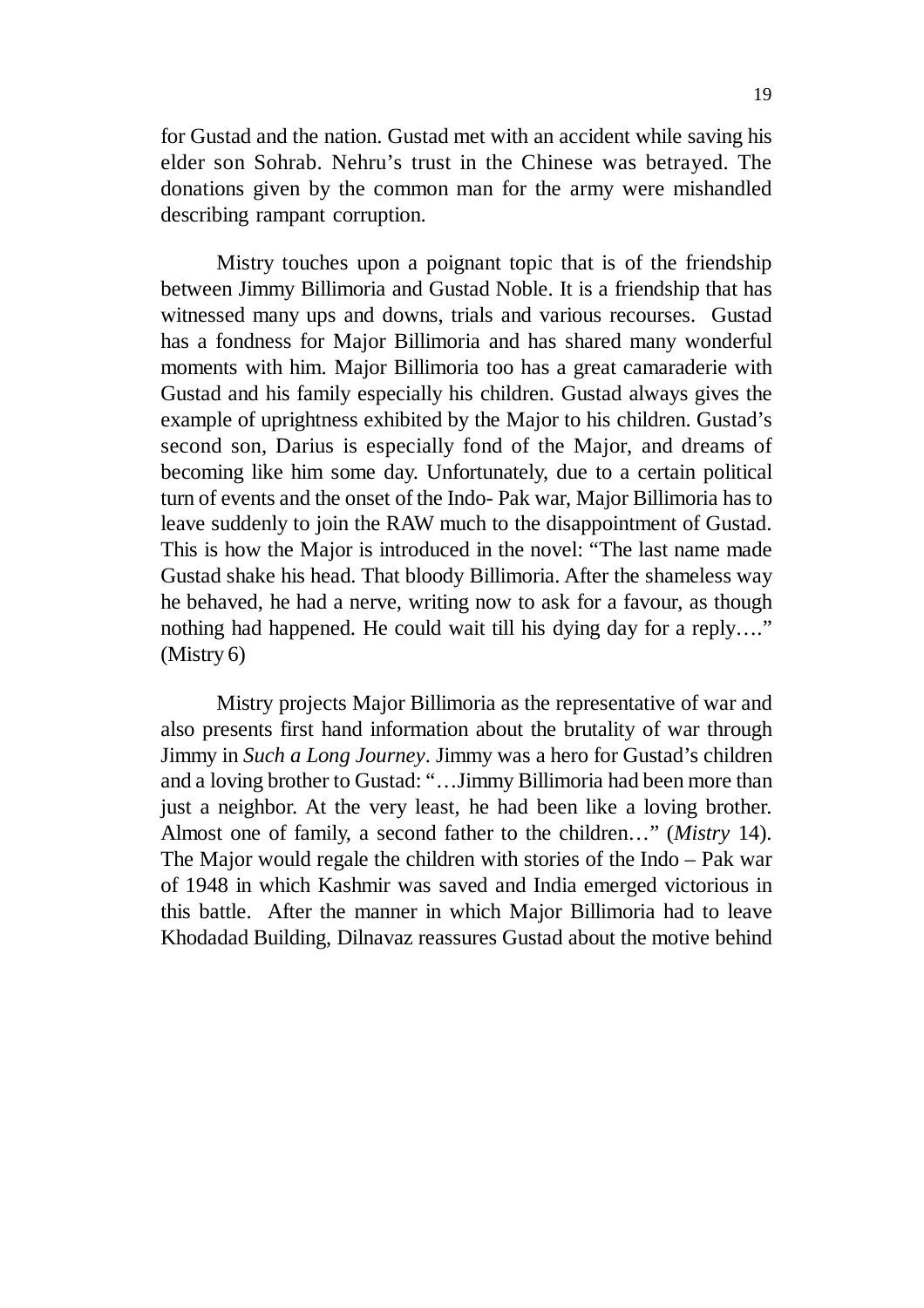Major's disappearance: "…But I still believe that without a good reason he would not have left like that. One day we will find out why. He was a good man…" (*Mistry* 14) When Gustad meets with an accident, it was Jimmy who rushed to Gustad's rescue by taking him to Madhiwala Bonesetter:

Then Jimmy picked Gustad up in his arms like a baby and carried him inside. Jimmy was one of the few who was his equal in strength, as they had found out over the years during their bouts of arm-wrestling… What I would have done that day without Jimmy, he wondered. But then, that was the amazing thing about him, he was always there when neededcall it coincidence, call it friendship, that was Jimmy's way. (*Mistry* 60)

The point of contact between Jimmy and Gustad in the novel is largely through letters. In one of the letters, the Major writes about his involvement with the RAW and the rough situation he faces there. He also confirms the kinds of atrocities committed in war as authentic as reported in the newspapers. Later in the novel, it is Ghulam Mohammed, a trusted aide of Jimmy who is in contact with Gustad and the financial transactions that take place between them. Major Billimoria's portrayal in the novel is based on the infamous Nagarwala case, where he allegedly received sixty lakh rupees from a bank manager in Delhi on the strength of a phone call made by then the Prime Minister, Mrs. Indira Gandhi. Nagarwala was found dead after a few months and nobody had any idea about where the money went. Later in the novel, a newspaper article carries information about Major Billimoria helping the Mukti Bahini liberation movement in Bangladesh. This news upsets Gustad very much and reinstates his anger and hatred towards him. Gustad shares all this information about the Major and the transactions with Dinshawji who is Gustad's colleague at the bank. Dinshawji is also quite vociferous about the political turmoil in India and feels very strongly about the Major.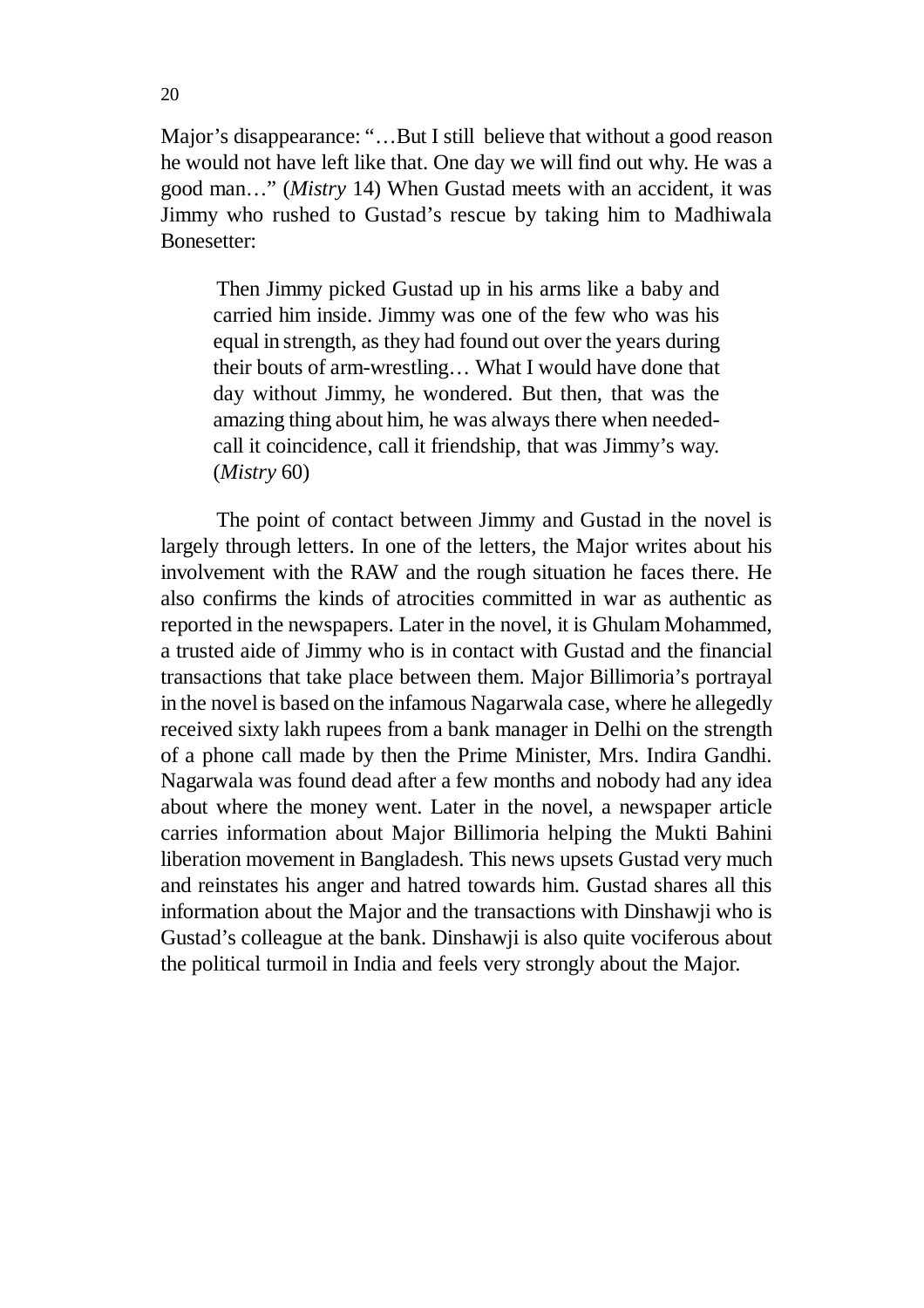Major Billimoria gets an opportunity to make amends with Gustad when he implores Gustad to visit him in Delhi. After some misgivings, Gustad departs for Delhi and is shocked to see Jimmy's pathetic condition. Gustad breaks down at the horrible sight of the Major, and Mistry describes this scene poignantly.

On the bed lay nothing more than a shadow. The shadow of the powerfully-built army man who once lived in Khodadad Building, His hairline had receded, and sunken cheeks made the bones jut sharp and grotesque. The regal handlebar moustache was no more. His eyes had disappeared inside their sockets… All this in a year and a half? (*Mistry* 267)

The Major is seriously ill and talks incoherently at times but explains everything about the use of RAW for the private purposes of the Prime Minister. The Major also describes the birth of Bangladesh and the role of the Mukti Bahini in it. Towards the end of *Such a Long Journey*, Mistry continues to interweave the history of Bangladesh with the main story. He describes the occupation of Bangladesh by Pakistan. The name Mukti Bahini was a generic term that comprised a large group and various categories of freedom fighters fighting for Bangladesh. The terror tactics and the strategies adopted by Pakistan over Bengalis in Bangladesh was responsible for the formation of the Mukti Bahini. Volunteers ranging from young and old, husbands separated from their wives, sons from their parents, and young boys joined the Mukti Bahini as new recruits to give an appropriate response to the Pakistani occupation of Bangladesh. India was ready to support the democratic formation of Bangladesh by Mujibur Rehman as many Bengalis and kith and kin of people living in the North East states were living in East Pakistan. The Prime Minister of India welcomed the democratic action of the East Bengalis and offered support towards the struggle of the East Bengalis. Following this, a steady influx of refugees from East Bengal came to India and stated living illegally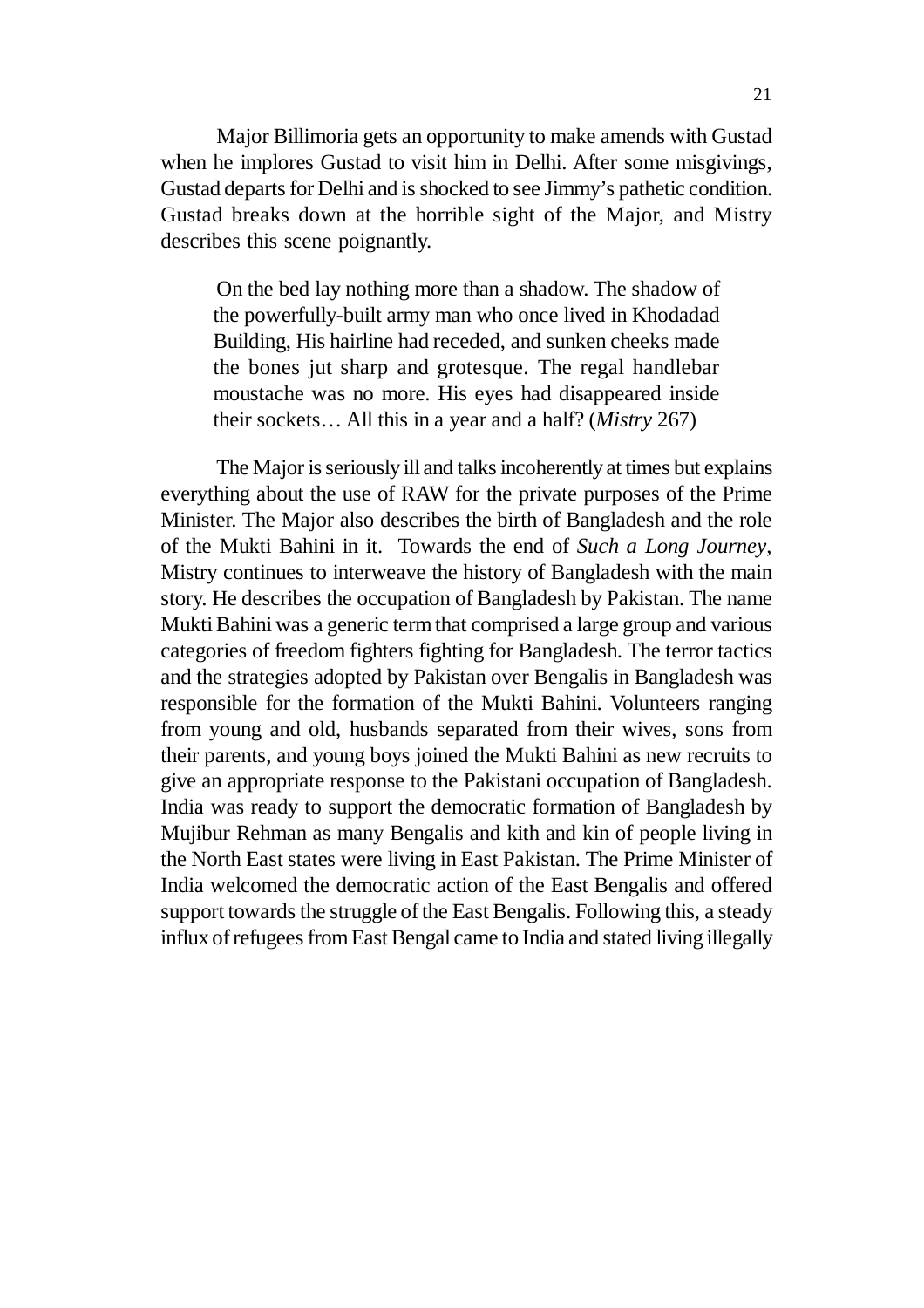on the streets. India was put under enormous strain to provide food, clothing and shelter to these refugees. Since India realized that providing shelter to these refugees could pose a huge socio-political, economic and communal tension, it looked to Pakistan for help. However, the Pakistan government was totally disinclined to reconcile with the leaders of East Bengal and arrive at a closure on this burning issue. The Indian government maintained their stance by providing military and financial assistance to Mukti Bahini to put pressure on Pakistan.

Major Billimoria is sucked into the whirlpool of military politics and war. He is, on the one hand, torn between love for his country, while on the other hand, disgusted with the corruption and political motives of the Indian government. Mistry describes how, in the name of oppression, innocent civilians were targeted by the Pakistan military and brutally massacred. These events leave the Major completely disturbed. He regains some semblance of order when he comes clean about his involvement to Gustad amidst periods of amnesia and slurring of speech due to heavy medications and injections. Major Billimoria is imprisoned for four years. He dies of a heart attack before the period of imprisonment is over. His funeral takes place at the Tower of Silence. As Gustad comes out after the funeral, he is met by Ghulam Mohammed, Major's aide and they share their grief over the Major's death. Gustad is taken aback by Ghulam Mohammed's desire for revenge against the Major's death.

Thus one can conclude that in Mistry's *Such a Long Journey* war is an important motif closily connected to politics, history, the emergence of a new nation and the death of a friend. The wars fought after the independence have disturbed the writer deeply. Events like the 1948 Pak invasion on Kashmir, the Indo-China war of 1962, the Indo-Pak war during 1965 and 1971, and the birth of Bangladesh are weaved into the tapestry of the novel. Like Gustad, who struggles to retain his dignity amidst obstacles, the nation is also waiting to be safe and secure amidst the warring circumstances.